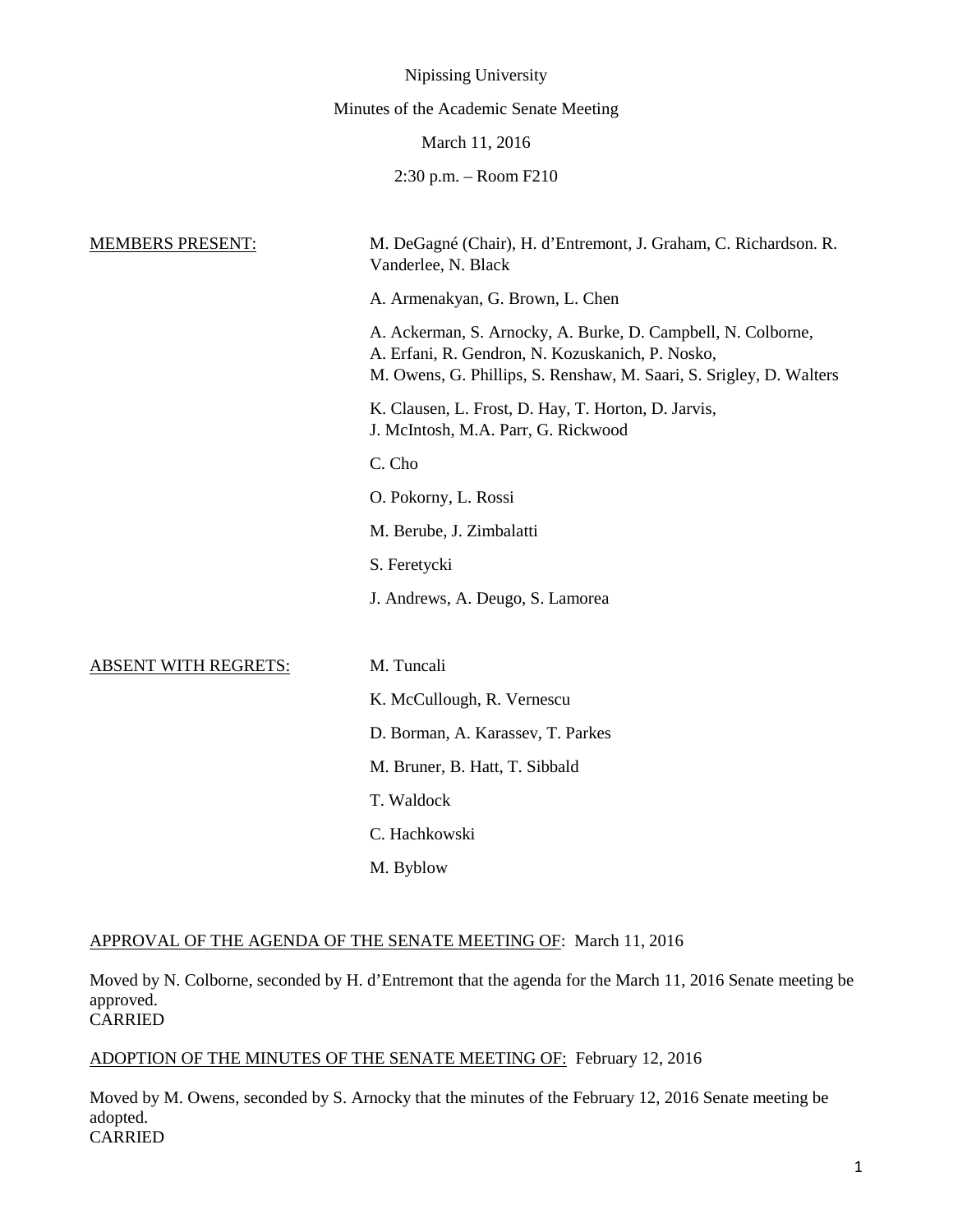## BUSINESS ARISING FROM THE MINUTES

It was advised that the minutes of the February 12, 2016 Senate meeting accurately reflect Senator Feretycki's request for information regarding the revised academic schedule. The questions were referred to the Teaching & Learning Committee for response. Senator Srigley advised that answering these questions would require data that we don't have. No provisions were made at the initial Senate meeting to collect this information, therefore there is no way off assessing the data. The Speaker requested that the Teaching & Learning Committee be advised of this so that this information can be included in their report.

Senator Burke asked when the ancillary fees voted on at the last Senate meeting would take effect and where this information can be found on the website. The Registrar advised that normally changes are effective as per the new academic year starting May 1, 2016. Information regarding ancillary fees can be found on the website under Student Financial Services/Fees and Payments.

## QUESTION PERIOD

As a follow up from the January Senate meeting, Senators expressed serious concerns regarding the lack of criteria regarding the suspension of enrolments. It was advised that this would be discussed at a PPC meeting, but there is no reference in the PPC report. When will something come forward to Senate from PPC? The Speaker requested that a motion to this effect be added to the agenda under New Business.

Senator Frost requested information regarding staffing vacancies in the Library. She also advised that the message on our website indicates that the Library is not accepting donations. She asked if the reason we are no longer accepting donations due to a lack of staffing. The Provost advised that he was not aware of any resignations, and that the process of filling vacant positions in the Library is being looked into. The Executive Director of Library Services clarified that donations for the archives and special collections are still being accepted, but we are currently not accepting donations for Library collections. She advised that she would be happy to discuss potential donations and asked that anyone interested in donating items contact her.

The impending loss of the Dionne Quintuplets museum was discussed. It was suggested that our Library be a part of preserving these artifacts. The Executive Director of Library Services advised that this information would be passed on to the Archivist.

With regards to the search committee for the new Dean of Graduate Studies and Research position, a request was made for further information as to what this faculty will be and what kind of faculty will be attached to it. The Provost advised that a position will be created not a faculty. Two previous positions ago there was an Executive Director of Research, then an Assistant VP Research and Graduate Studies and then an Associate VP Academic. The title of the position will be Dean, but the primary responsibilities will be Graduate Studies and Research.

Concerns were expressed regarding the need for this position when the past two Graduate Studies Council meetings have been cancelled. It was advised that Education is currently in need of a policy regarding oral defences at the PhD level.

The Provost advised that a full-time position is required to coordinate graduate studies and research. Many smaller universities have someone who works closely and collaboratively with the faculty. In past years the position's primary responsibilities were graduate studies and research. It is important to have someone full-time as things are falling through the cracks. The Provost advised that a job description will be created before the Search Committee is struck. The decanal position was thought to be the way to proceed, but if this doesn't work the title could be changed.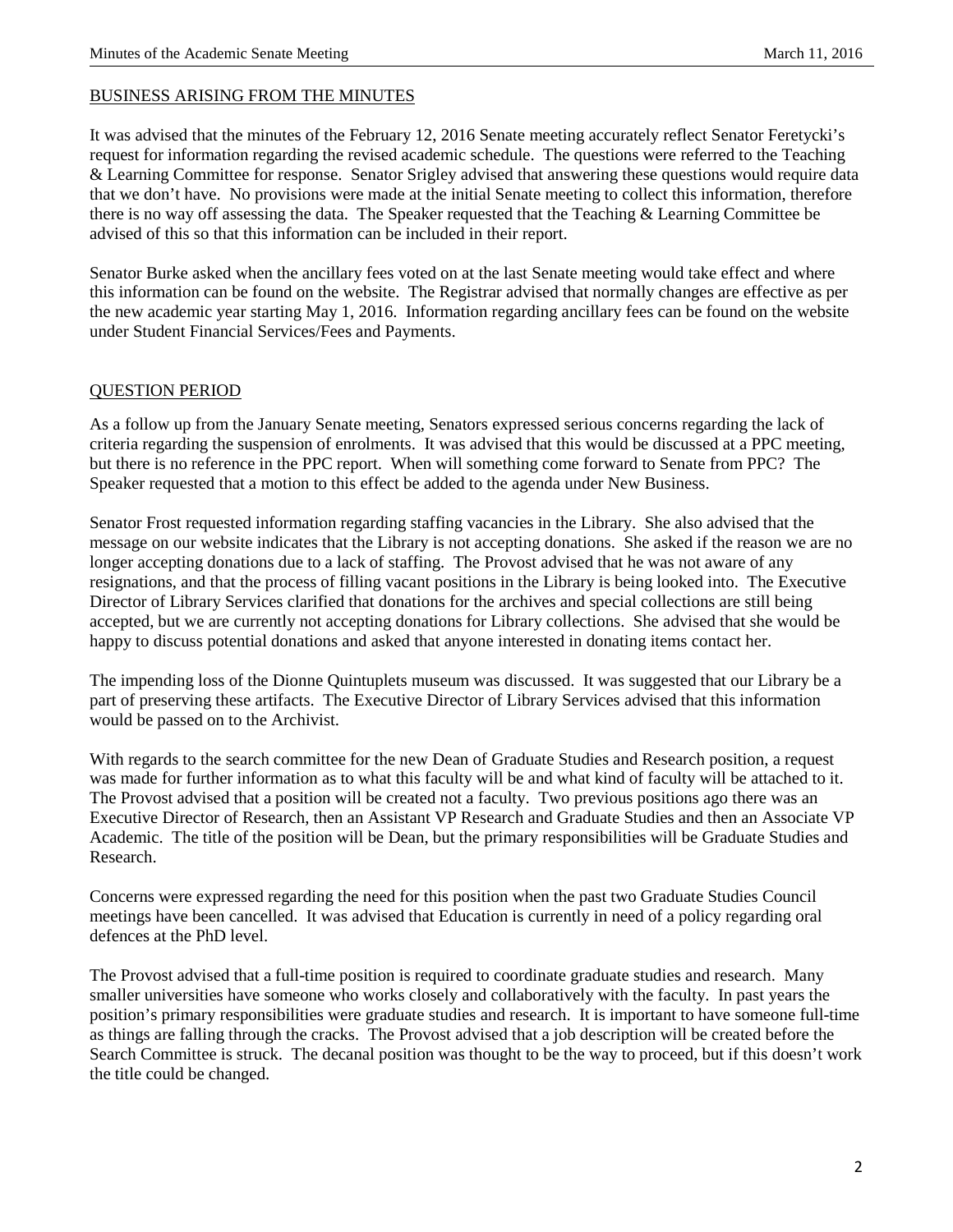Senator Gendron advised that we need to clarify the structure. It is not the creation of a Faculty of Graduate Studies; it is a Dean of Graduate Studies position. Programs would continue to be funded under their faculties. Senator Brown advised that there is some urgency to have the position filled soon as we have a CRC coming.

The Dean of Applied and Professional Studies outlined his support of the Dean of Graduate Studies position. A senior academic position in Graduate Studies is needed to represent the University. As well, a Dean's position is more cost effective that an AVP position and a Dean's position would work more collegially.

Senator Jarvis advised that the OCGS website indicates that there are five instances of a Dean of Graduate Studies at other universities.

Questions were raised regarding the academic program and a concern was expressed that the Provost had asked that faculty offer the minimum of courses. The common degree program was approved by Senate in 2011, but has this framework been a part of the discussions and deliberations? How will the PVPAR assure that students will have access to the maximum course offerings not the minimum? The Provost responded that he has never suggested that we offer the minimum of courses, but that it has been difficult to get information from the Arts  $\&$ Science faculty. How would we even know that we are offering the minimum until this is established? This information is needed in order to guide the decision making.

Senator Renshaw noted that under elections we are seeking members for the Provost and Vice-President, Academic & Research position. As our current Provost is one year away from the end of his term, is this a reappointment or a search committee? The Provost advised that he would not be seeking a second term.

## REPORTS of STANDING COMMITTEES and FACULTY or UNIVERSITY COUNCILS

## **SENATE EXECUTIVE COMMITTEE**

MOTION 1: Moved by H. d'Entremont, seconded by G. Brown that Senate receive the Report of the Senate Executive Committee dated March 31, 2016. CARRIED

# **PLANNING AND PRIORITIES COMMITTEE**

In response to questions raised whether the following programs had been updated to reflect our existing resources, the Provost advised that this issue is thoroughly discussed at each PPC meeting before Stage 2 approval is granted.

Regarding the BBA Finance Stream, the Dean of Applied and Professional Studies clarified that there is only the addition of one course for the Finance stream. He also advised that the IQAP had been followed and information provided.

Senator Walters expressed concerns regarding the Stage 1 Environment Chemistry proposal. He advised that he felt as though the recommendations of the IQAP review that he sat on were being ignored. The Provost advised that vetting will be done prior to approval of the Stage 2 proposal. In support of the program Senator Nosko advised that we have an environmental focus in many of our programs and no new courses or faculty have been requested. For very little cost we have a chance to offer this program. It is important to come up with ideas to attract new students and there is a lot of interest in environmental chemistry. Senator Burke indicated that many courses are internship courses and expressed concerns that with no clear parameters, internships will fill a gap because we don't have the faculty.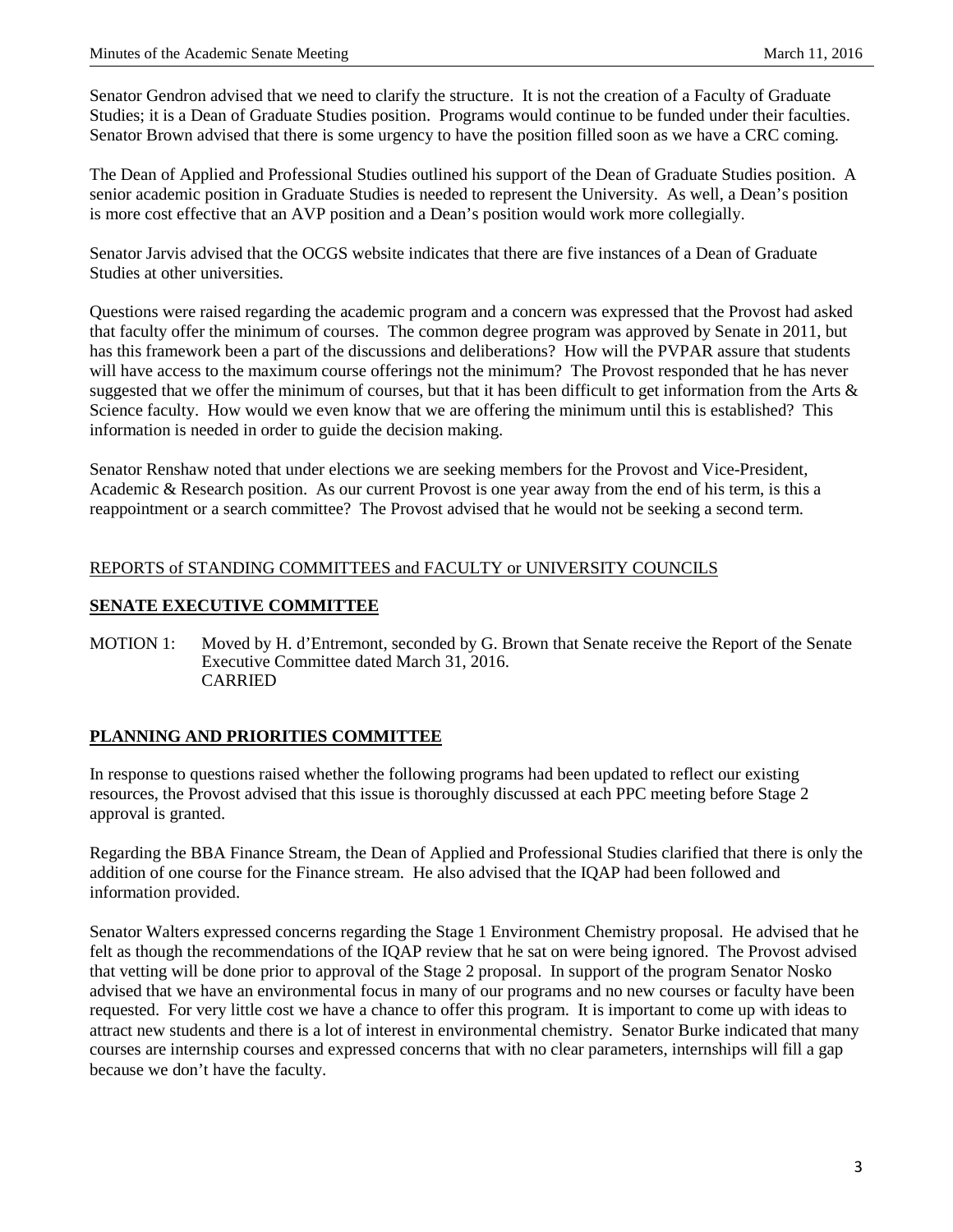A discussion ensued regarding Motion 5 and the reference to the understanding that all references to new faculty be removed from the proposal. When the proposal goes to Quality Council, the reference will be clear that PPC would not recommend the hiring of new faculty. It was made very clear at PPC that the program can be run without the hiring of new faculty. The Dean of Applied and Professional Studies advised that it is an important program and he fully supports it, but more discussion is needed. The Provost indicated that if this is the case then Senate needs to turn down the proposal.

Senator Renshaw asked if new faculty could be added in the future. The anticipated launch is in 2016. She completely supports this program, but suggested that the program be supported and future faculty be considered. Senator Gendron asked if Senate can amend the proposal. The Speaker asked if it was advisable for Senate to overrule PPC. The Provost advised that the idea of a launch in 2016 is premature and according to IQAP policy many approvals are required. Nothing prevents us from hiring faculty in the future based on normal budgetary procedures. He advised that the proposal should be sent back to PPC if it is not supported. The Dean of Applied and Professional Studies asked why we have a Senate proposal with conditions, and can the reference to new faculty be removed from the proposal. The Provost advised that this is the motion as received from PPC. Again the Speaker asked if it was advisable to go against the recommendation of PPC.

- MOTION 2: Moved by H. d'Entremont, seconded by G. Brown that the Report of the Planning and Priorities Committee dated February 19, 2016, be received. CARRIED
- MOTION 3: Moved by H. d'Entremont, seconded by A. Armenakyan that Senate grant approval of a Stage 1 BBA Finance Stream as attached. CARRIED
- MOTION 4: Moved by H. d'Entremont, seconded by P. Nosko that Senate grant approval of a Stage 1 Stream in Statistics to be added to our Mathematics Department as attached. CARRIED
- MOTION 5: Moved by H. d'Entremont, seconded by P. Nosko that Senate grant approval of a Stage 1 proposal for Environmental Chemistry as attached. CARRIED (1 opposed)
- MOTION 6: Moved by H. d'Entremont, seconded by S. Renshaw that Senate grant approval of a Stage 2 proposal for a BA Human Rights in State Violence with the understanding that all references to new faculty be removed from the proposal as attached. CARRIED (5 opposed)

# AMENDMENT of BY-LAWS

## • **Notice of Motion that Article 6.3 of the Senate bylaws be amended as outlined below:**

*Current article reads:*

- 6.3 Order of Business
- (a) The order of business observed at all regular meetings of Senate shall normally be as follows:
- $(i)$  Approval of the minutes of the previous meeting(s);
- (ii) Business arising from the minutes;
- (iii) Reading and disposing of communications;
- (iv) Question period;
- (v) Written reports (which include substantive motions) of standing committees, Faculty or University councils, and ad hoc or other committees, with the order to be determined by the Senate Executive Committee;
- (vi) Other business (which includes substantive motions);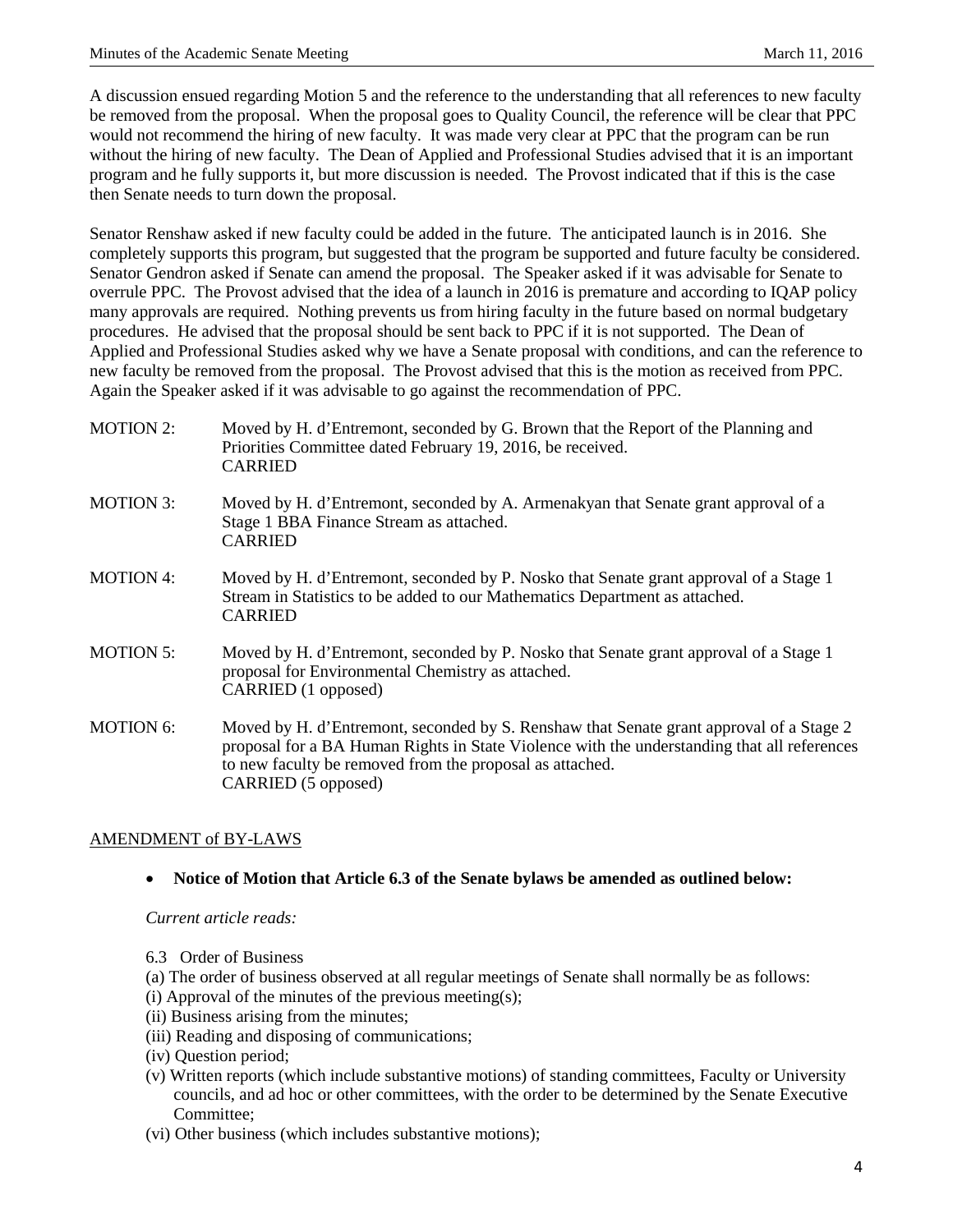- (vii) Amendment of By-Laws;
- (viii) Elections;
- (ix) Written or oral reports for information only (which may include a motion to receive) from all sources, including other bodies on which Senate is represented;
- (x) New business (requiring a motion to consider);
- (xi) Announcements (President, PVPAR, Deans, Students, and Others); and
- (xii) Adjournment
- (b) Business items submitted too late to be placed on the Senate agenda must be circulated in hard copy at the meeting for introduction under new business, and shall require the passage of a motion to consider before any further motions may be proposed.
- (c) The primary purpose of the question period is to provide an opportunity for Senators or others in attendance to raise questions or seek clarification regarding matters which may be of collective interest or concern. Substantive questions for which an adequate response may require research or preparation should normally be submitted to the Senate Secretary in writing at least four (4) days prior to the meeting. Should this not occur, the respondent may elect to answer the question at the next regular Senate meeting.

#### *Revised article reads* **(changes in bold)**:

- 6.3 Order of Business
- (a) The order of business observed at all regular meetings of Senate shall normally be as follows:
- **(i) Approval of the Agenda;**
- (ii) Approval of the minutes of the previous meeting(s);
- (iii) Business arising from the minutes;
- (iv) Reading and disposing of communications;
- (v) Question period;
- (vi) Written reports (which include substantive motions) of standing committees, Faculty or University councils, and ad hoc or other committees, with the order to be determined by the Senate Executive Committee;
- (vii) Other business (which includes substantive motions);
- (viii) Amendment of By-Laws;
- (ix) Elections;
- (x) Written or oral reports for information only (which may include a motion to receive) from all sources, including other bodies on which Senate is represented;
- (xi) New business (requiring a motion to consider);
- (xii) Announcements (President, PVPAR, Deans, Students, and Others); and
- (xiii) Adjournment
- (b) Business items submitted too late to be placed on the Senate agenda must be circulated in hard copy at the meeting for introduction under new business, and shall require the passage of a motion to consider before any further motions may be proposed.
- (c) The primary purpose of the question period is to provide an opportunity for Senators or others in attendance to raise questions or seek clarification regarding matters which may be of collective interest or concern. Substantive questions for which an adequate response may require research or preparation should normally be submitted to the Senate Secretary in writing at least four (4) days prior to the meeting. Should this not occur, the respondent may elect to answer the question at the next regular Senate meeting.

#### • **Notice of Motion that Article 9.6 of the Senate bylaws be amended as outlined below:**

*Current article reads*:

9.6 Technology & Infrastructure Committee (T&I)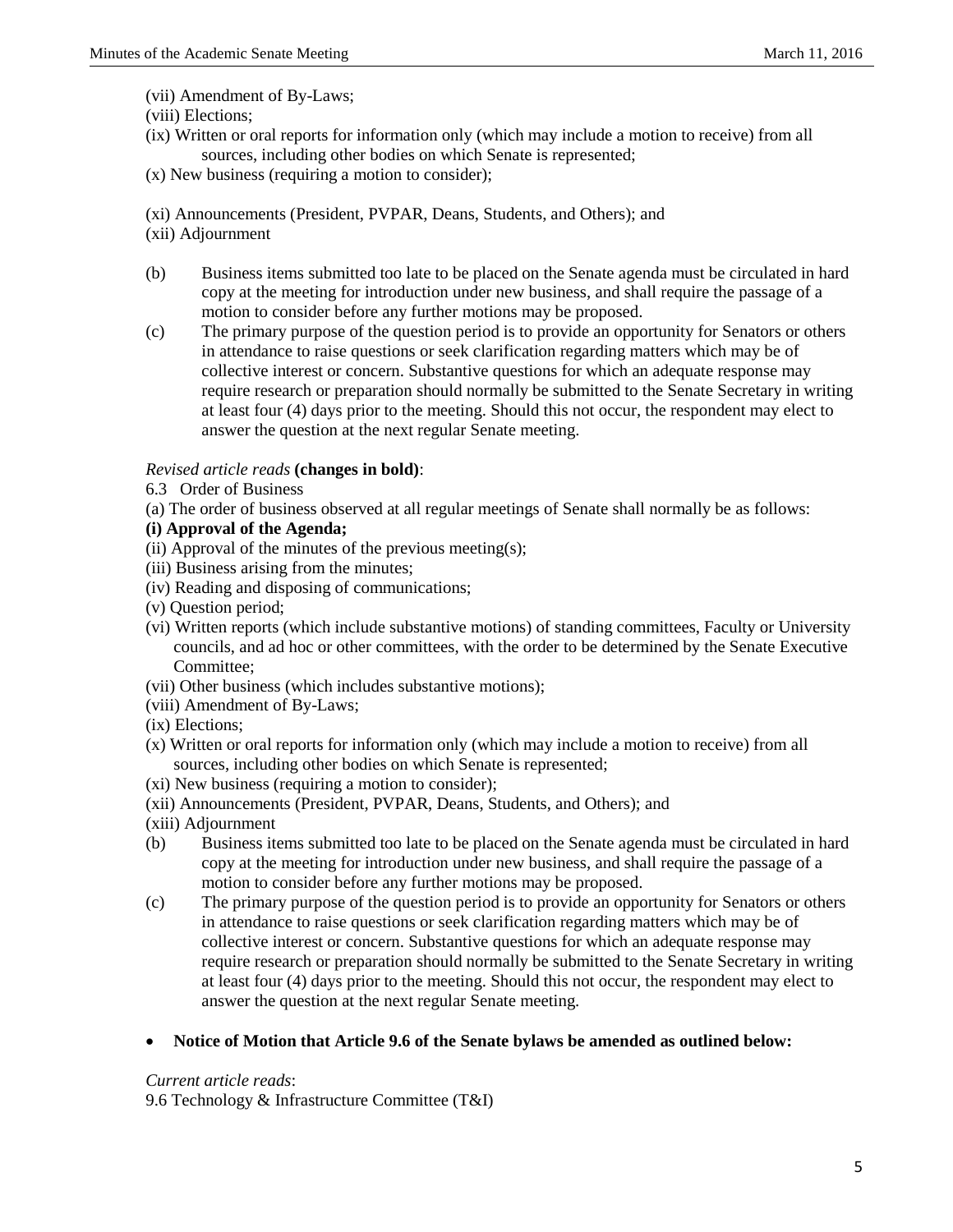- (a) Ex Officio Members:
	- (i) the Executive Director, Library Services, or designate; and
	- (ii) the Vice-President, Administration (non-voting).
- (b) Members Elected by Faculty Council:
	- (i) the Committee to serve as Chair, and one of whom shall be elected by the Committee to serve as Vice-Chair;
	- (ii) one (1) faculty Senator who is a full-time lab, seminar or service course instructor; and two (2) student representatives from any Faculty.
- (c) Terms of Reference:
	- (i) to engage in on-going review, needs assessment and policy development in all matters related to academic technology and infrastructure (where infrastructure includes both academic physical resources and human resources in academic support areas), and to make recommendations to the Teaching & Learning Committee as necessary and appropriate, for conveyance to Senate;
	- (ii) to provide advice and priority-setting assistance to the VPFA regarding:
		- 1) support for teaching, learning and scholarly research through the application of computing, information and multi-media technologies;
		- 2) the need for, and design of, new or renovated teaching, learning and research space;
		- 3) staffing needs in academic support areas such as technology services, research assistance, lab supervision and secretarial or clerical support; and
		- 4) the allocation of the annual budgets in technology and academic infrastructure areas;
	- (iii) to invite and assess applications for the annual Information Technology in Teaching and Learning Fund, and make recommendations to the PVPAR on the awarding of these funds;
	- (iv) when other supplementary funds become available for the acquisition of additional technology resources, to oversee the process whereby these funds are announced and awarded on a competition basis; and
	- (v) to deal with such other matters as may be assigned from time to time by the Teaching  $\&$ Learning Committee or by Senate.

# *Revised article reads* (**changes in bold and strikethrough**):

9.6 Technology & Infrastructure Committee (T&I)

- (d) Ex Officio Members:
	- (iii) the Executive Director, Library Services, or designate; and
	- (iv) the Vice-President, Administration (non-voting).
- (e) Members Elected by Faculty Council:
	- (iii) one (1) faculty Senator or non-Senator from each Faculty, one of whom shall be elected by the Committee to serve as Chair, and one of whom shall be elected by the Committee to serve as Vice-Chair;
	- (iv) one (1) faculty Senator who is a full-time lab, seminar or service course instructor; and
	- (v) two (2) student representatives from any Faculty.
- (f) Terms of Reference:
	- (vi) to engage in on-going review, needs assessment and policy development in all matters related to academic technology and infrastructure (where infrastructure includes both academic physical resources and human resources in academic support areas), and to make recommendations to the Teaching & Learning Committee as necessary and appropriate, for conveyance to Senate;
	- (vii) to provide advice and priority-setting assistance to the **VPADMIN** regarding: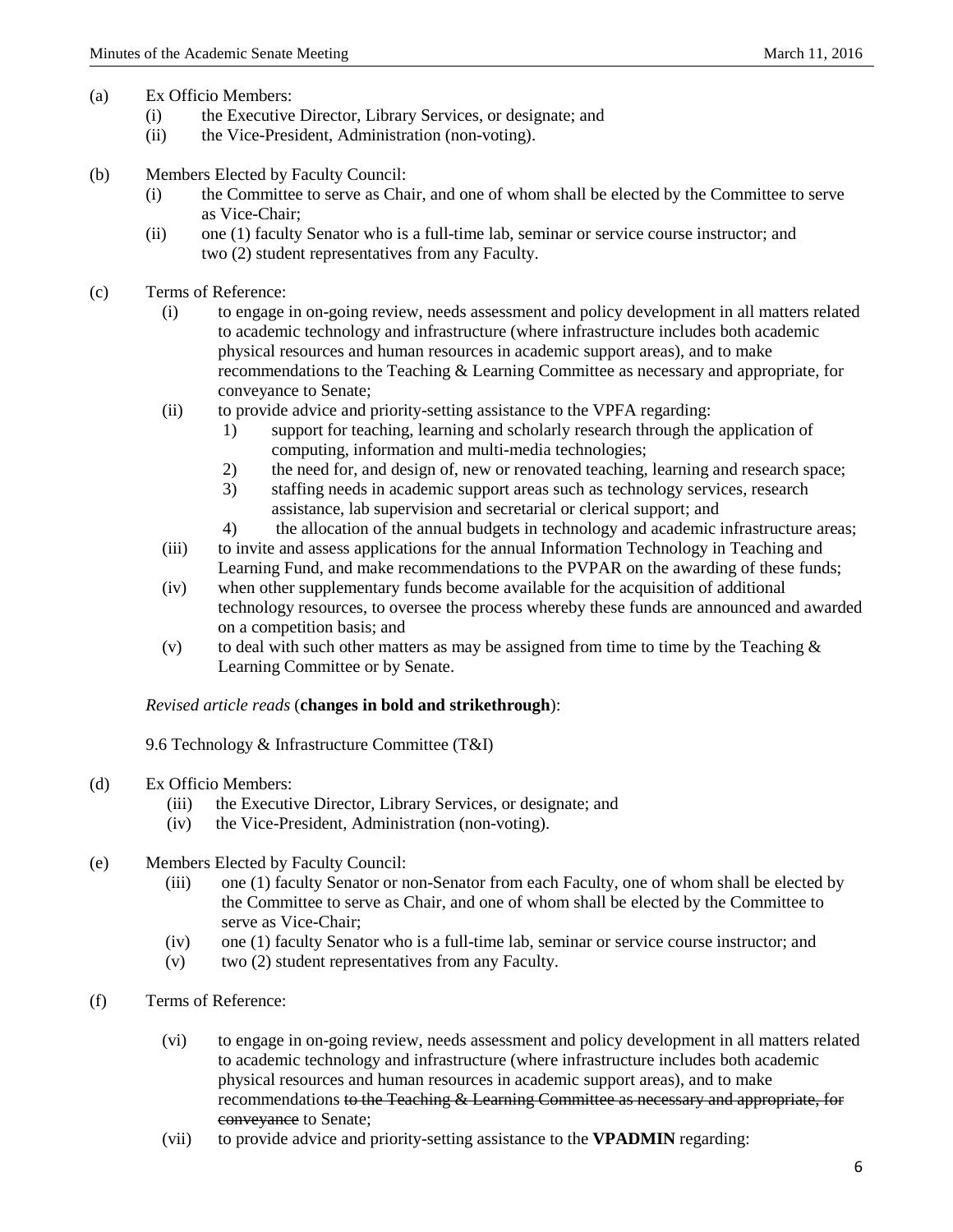- 5) support for teaching, learning and scholarly research through the application of computing, information and multi-media technologies;
- 6) the need for, and design of, new or renovated teaching, learning and research space;
- 7) staffing needs in academic support areas such as technology services, research assistance, lab supervision and secretarial or clerical support; and
- 8) the allocation of the annual budgets in technology and academic infrastructure areas;
- (viii) to invite and assess applications for the annual Information Technology in Teaching and Learning Fund, and make recommendations to the PVPAR on the awarding of these funds;
- (ix) when other supplementary funds become available for the acquisition of additional technology resources, to oversee the process whereby these funds are announced and awarded on a competition basis; and
- $(x)$  to deal with such other matters as may be assigned from time to time by the Teaching  $\&$ Learning Committee or by Senate.
- Rationale: Senate approved a bylaw change to make the Technology & Infrastructure Committee a full committee of Senate instead of a sub-committee of the Teaching & Learning Committee but not all references to the Teaching & Learning Committee were removed from the terms of reference of the new committee. This change clarifies the reporting structure of the new committee.

## **Notice of Motion that Article 6.6(b) of the Senate bylaws be amended as outlined below:**

#### *Current article reads:*

- 6.6(b) A non-member of Senate may be recognized and permitted to speak at any open portion of a Senate meeting at the discretion of the Speaker, and shall be permitted to speak either:
- (i) with the prior approval of the Senate Executive Committee; or
- (ii) by Senate vote on a motion to that effect, which shall not be debatable.

## *Revised article reads* (**changes in bold and strikethrough**):

- 6.6(b) A non-member of Senate may be recognized and permitted to speak at any open portion of a Senate meeting at the discretion of the Speaker, and shall be permitted to speak either:
- (i) with the prior approval of the Senate Executive Committee; or

## **(ii) at the discretion of the Speaker; or**

(iii) by Senate vote on a motion to that effect, which shall not be debatable.

Rationale: Clarifies the language.

## **Notice of Motion that Article 9.5 of the Senate bylaws be modified as outlined below:**

## *Current article reads*:

- 9.5.1 Library Advisory Subcommittee (LIB)
- (a) *Ex Officio* Members:
- (i) the Executive Director, Library Services, who shall be Chair.
- (b) Members Elected by Faculty Council:
- (i) two (2) faculty Senators or non-Senators from each Faculty, one of whom shall be elected by the Subcommittee to serve as Vice-Chair;
- (ii) one (1) faculty Senator from the regional campuses; and
- (c) One (1) student representative;
- (d) Terms of Reference:

(i) to engage in on-going review of Library policies, practices and objectives and their role in providing teaching and learning support for faculty and students, and to make recommendations to the Teaching & Learning Committee as necessary and appropriate, for conveyance to Senate;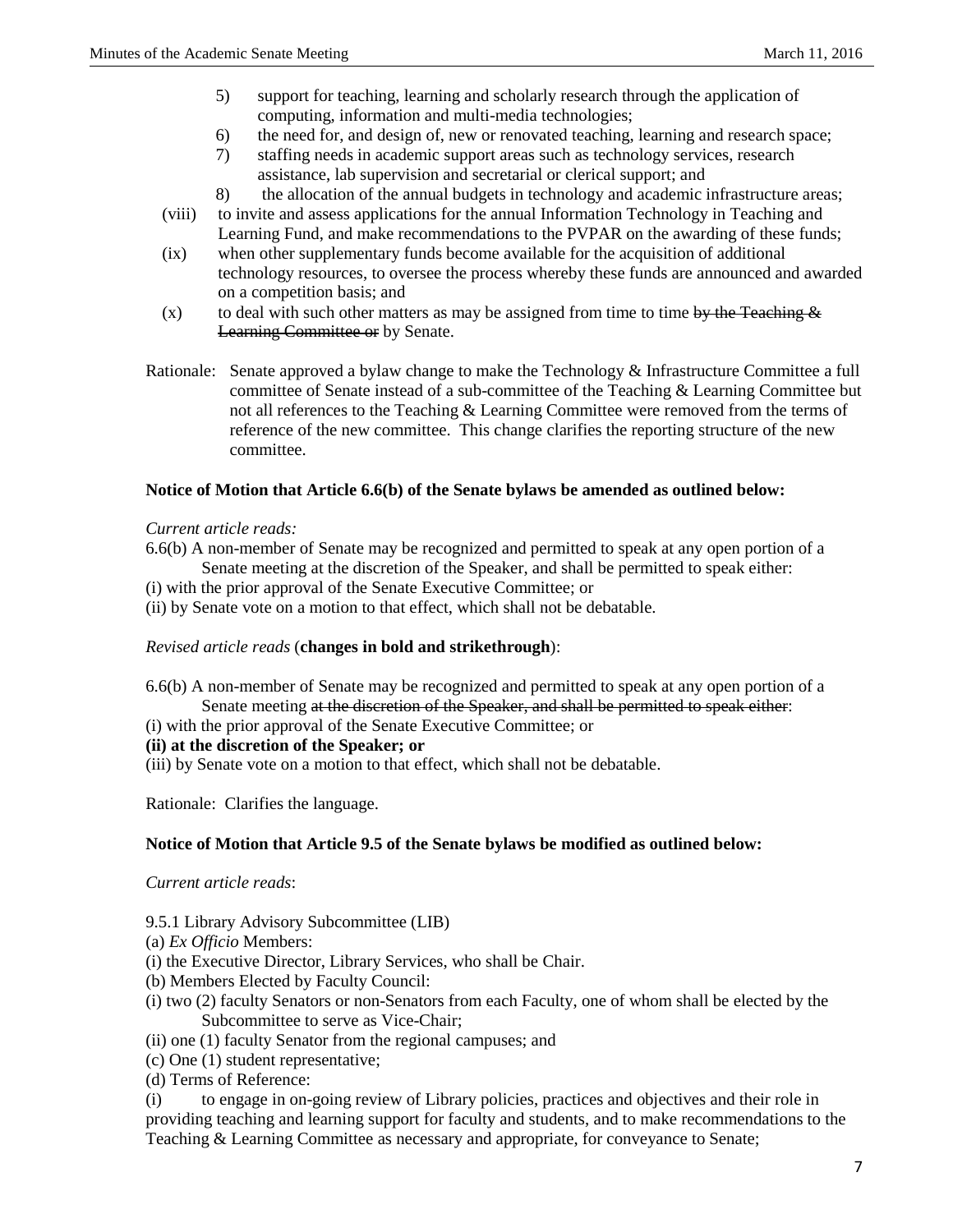- (ii) to provide advice and priority-setting assistance to the Executive Director, Library Services regarding:
- 1) procedures and practices related to the acquisition and maintenance of the Library's collections;
- 2) the provision of Library support services to faculty and students; and
- 3) the allocation of the annual Library budget;
- (iii) when supplementary funds become available for the acquisition of additional Library resources, to oversee the process whereby these funds are announced and awarded on a competition basis;
- (iv) to deal with such other matters as may be assigned from time to time by the Teaching & Learning Committee or by Senate;
- (v) to engage in on-going review, needs assessment and policy development in all matters related to continuing education and the development, delivery and review of courses delivered at a distance, and to make recommendations to the Teaching  $&$  Learning Committee as necessary and appropriate, for conveyance to Senate; and
- (vi) to encourage best practices in distance education by continuing to assess the appropriateness and effectiveness of various delivery modes;

#### *Revised article to read* (**changes in bold and strikethrough**):

- 9.5.1 Library Advisory Subcommittee (LIB)
- (a) *Ex Officio* Members:
- (i) the Executive Director, Library Services, who shall be Chair.
- (b) Members Elected by Faculty Council:
- (i) two (2) faculty Senators or non-Senators from each Faculty, one of whom shall be elected by the Subcommittee to serve as Vice-Chair;
- (ii) one (1) faculty Senator from the regional campuses; and
- (c) One (1) student representative **to be appointed by Nipissing University Student Union (NUSU)**.
- (d) Terms of Reference:
- (i) to engage in on-going review of Library policies, practices and objectives and their role in providing teaching and learning support for faculty and students, and to make recommendations to the Teaching & Learning Committee as necessary and appropriate, for conveyance to Senate;
- (ii) to provide advice and priority-setting assistance to the Executive Director, Library Services regarding:
- 1) procedures and practices related to the acquisition and maintenance of the Library's collections;
- 2) the provision of Library support services to faculty and students; and
- 3) the allocation of the annual Library budget;
- (iii) when supplementary funds become available for the acquisition of additional Library resources, to oversee the process whereby these funds are announced and awarded on a competition basis;
- (iv) to deal with such other matters as may be assigned from time to time by the Teaching & Learning Committee or by Senate;
- (v) to engage in on-going review, needs assessment and policy development in all matters related to continuing education and the development, delivery and review of courses delivered at a distance, and to make recommendations to the Teaching & Learning Committee as necessary and appropriate, for conveyance to Senate; and
- (vi) to encourage best practices in distance education by continuing to assess the appropriateness and effectiveness of various delivery modes;
- Rationale: This request comes from the Library Advisory Subcommittee. The original article does not specify how student representative would be selected. Terms of Reference v) and vi) are not, according to the subcommittee, within its purview.

#### **ELECTIONS**

• Elect three (3) tenured faculty members, one from each Faculty, (elected by Senate) to serve on the search committee for the Dean of Graduate Studies and Research. **A. James (A & S) - ACCLAIMED**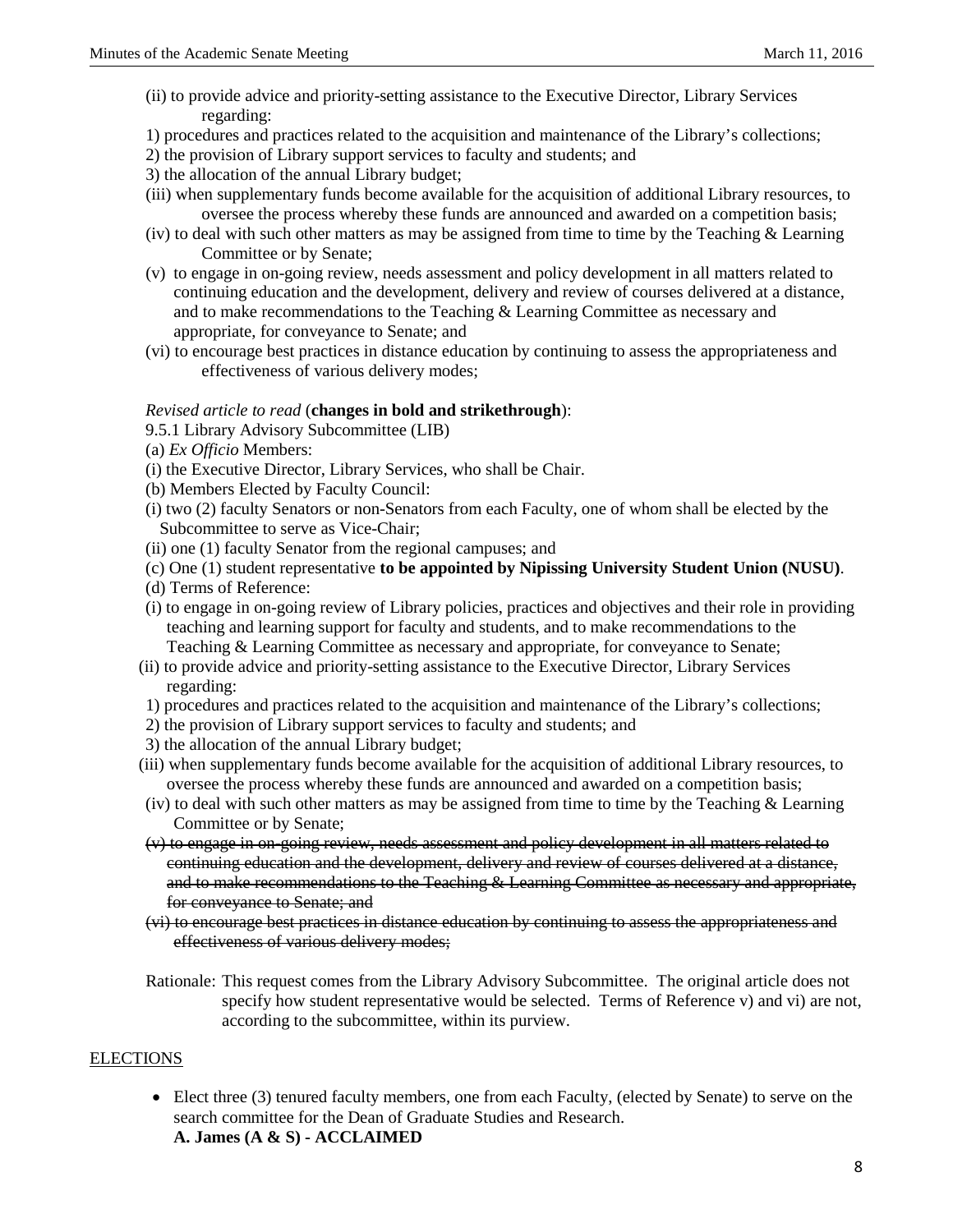# **M. Bruner (ED) - ACCLAIMED D. Davis (APS) – ACCLAIMED**

- Elect one additional faculty member from any faculty for the search committee. **D. Hay (ED) – ACCLAIMED**
- Elect four (4) tenured faculty members with one from each Faculty (elected by Senate) to serve on the search committee for the Provost and Vice-President, Academic and Research. The following tenured faculty members were nominated: **Sal Renshaw (A & S) Steve Hansen (ED) Todd Horton (ED) Natalya Brown (A & S and also cross appointed with APS) David Hemsworth (APS) Peter Nosko (A & S) Nathan Kozuskanich (A & S) Lorraine Frost (ED)**

Voting was held and the results will be announced once the non-academic staff and Board of Governors vote has been held.

# REPORTS FROM OTHER BODIES

#### Board of Governors

Marianne Berube was pleased to announce the appointment of Mr. Paul Cook as our new Chancellor. Mr. Cook will begin his four-year term as Chancellor on June 1, 2016.

#### Report from Senate members participating on university-related committees

Dr. David Tabachnick, one of the Senate representatives on the Special Governance Commission expressed concerns regarding the lack of response from the Board of Governors regarding a request made by Senate some time ago. This matter will be addressed to the Board of Governors for response.

## NEW BUSINESS

MOTION 1: Moved by T. Horton, seconded by K. Clausen that Senate directs the Planning and Priorities Committee to provide criteria to be used in decisions to suspend enrollment into programs, the role of academic units, Deans, faculties and Senate in a process to enact suspensions and make recommendations and/or motions to this body by the second May Senate meeting. CARRIED ( 1 opposed)

Senator Brown advised that as a member of the Planning and Priorities Committee, he was not sure that this request was in PPC's mandate as some decisions may have economic repercussions. Senator Renshaw suggested that if PPC is not the right purview then Senate could strike an ad hoc committee.

## ANNOUNCEMENTS

The President wished to congratulate the recipients of the 2016 Dave Marshall Leadership Awards. Nipissing University is very proud to have helped produce such a wonderful group of leaders.

Congratulations as well to all of our varsity sports teams, especially the Lakers Women's Hockey Team for making it into the second round of play offs.